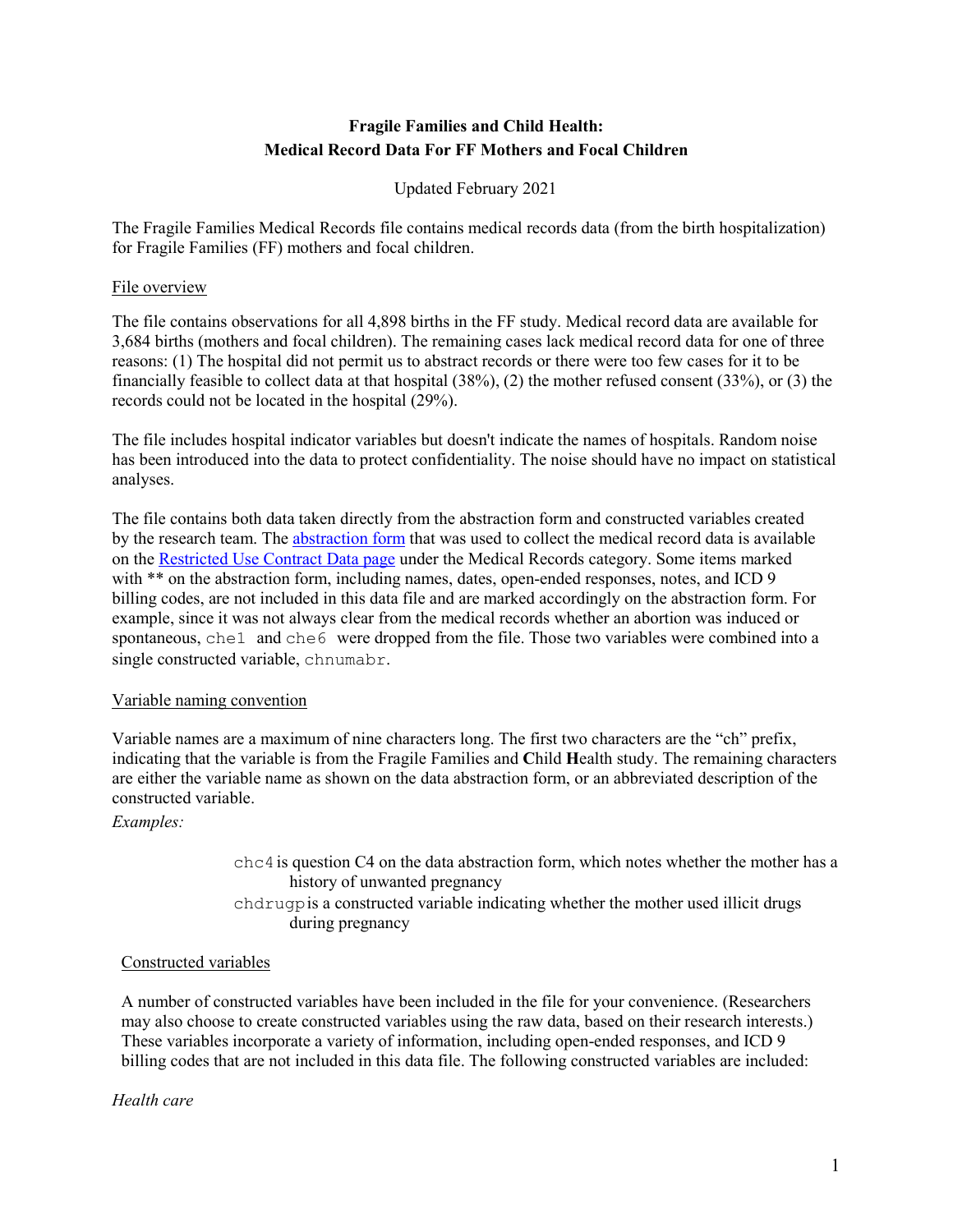| chbstay  | Number of days infant stayed in the hospital (birth hospitalization) |
|----------|----------------------------------------------------------------------|
| chmstay  | Number of days mother stayed in the hospital postpartum              |
| chtripnc | Trimester when prenatal care began                                   |

# *Mother's reproductive history*

| chlstbth | Number of months since mother's last live birth                                       |
|----------|---------------------------------------------------------------------------------------|
| chdeliv  | Method of delivery—vaginal or C-section                                               |
| chprevpr | Number of mother's previous pregnancies mother (EXCLUDES focal child)                 |
| chprevd  | Number of mother's previous term and preterm deliveries $(> 20$ weeks gest. age)      |
| chstillb | Number of mother's previous deliveries that were stillbirths                          |
| chnolive | Number of mother's previous pregnancies that ended as abortions, miscarriages, or     |
|          | stillbirths                                                                           |
| chprvabr | Any previous induced/spontaneous/therapeutic abortions/miscarriages/stillbirths       |
| chnumabr | Number of previous induced/spontaneous/therapeutic abortions/miscarriages/stillbirths |

# *Anthropometric measures*

| chmhtcm   | Mother's height (cm)                                                                                     |
|-----------|----------------------------------------------------------------------------------------------------------|
| chppwtkg  | Mother's pre-pregnancy weight (kg)                                                                       |
| chadwtkg  | Mother's admission weight (kg)                                                                           |
| chwtgnkg  | Mother's weight gain during pregnancy (kg)                                                               |
| chadqwtg  | Constructed: adequate weight gain during pregnancy                                                       |
| chobese   | Diagnosed as obese (pre-pregnancy) in chart and/or by pre-pregnancy Body Mass Index<br>(BMI)             |
| chwgtcat  | 5-level pre-pregnancy weight variable (underweight, normal weight, overweight, obese,<br>morbidly obese) |
| chbmi     | Mother's pre-pregnancy BMI                                                                               |
| chbthwtg  | Constructed: baby's birthweight (gm)                                                                     |
| chblen    | Baby's length (cm)                                                                                       |
| chbhead   | Baby's head circumference (cm)                                                                           |
| chhighbw  | Birthweight $> 4000$ gm                                                                                  |
| chlowbw   | Birthweight < 2500 gm (low birthweight, or LBW)                                                          |
| chpondex  | Baby's ponderal index = $w/h^{3}$                                                                        |
| chpondcat | Constructed: child's ponderal index (low, medium, high)                                                  |
| chgstage  | Constructed: gestational age—using clinical assessment when available, pediatric                         |
|           | assessment otherwise                                                                                     |
| chpterm   | Constructed: baby was preterm $(< 37$ wks)                                                               |
| chvpterm  | Constructed : baby was very preterm $(< 32$ wks)                                                         |

# *Mental health and drug use*

| chdrugp  | Constructed: mother used drugs during pregnancy, from all possible sources in the                                 |
|----------|-------------------------------------------------------------------------------------------------------------------|
|          | medical record                                                                                                    |
| chsmkp   | Constructed: mother smoked cigarettes during pregnancy, from all possible sources in the                          |
|          | medical record                                                                                                    |
| chalcp   | Constructed: mother used alcohol during pregnancy, from all possible sources in the                               |
|          | medical record                                                                                                    |
| chmhprob | Constructed: mother had pre-pregnancy diagnosis of mental illness, from all possible<br>sources in medical record |
|          |                                                                                                                   |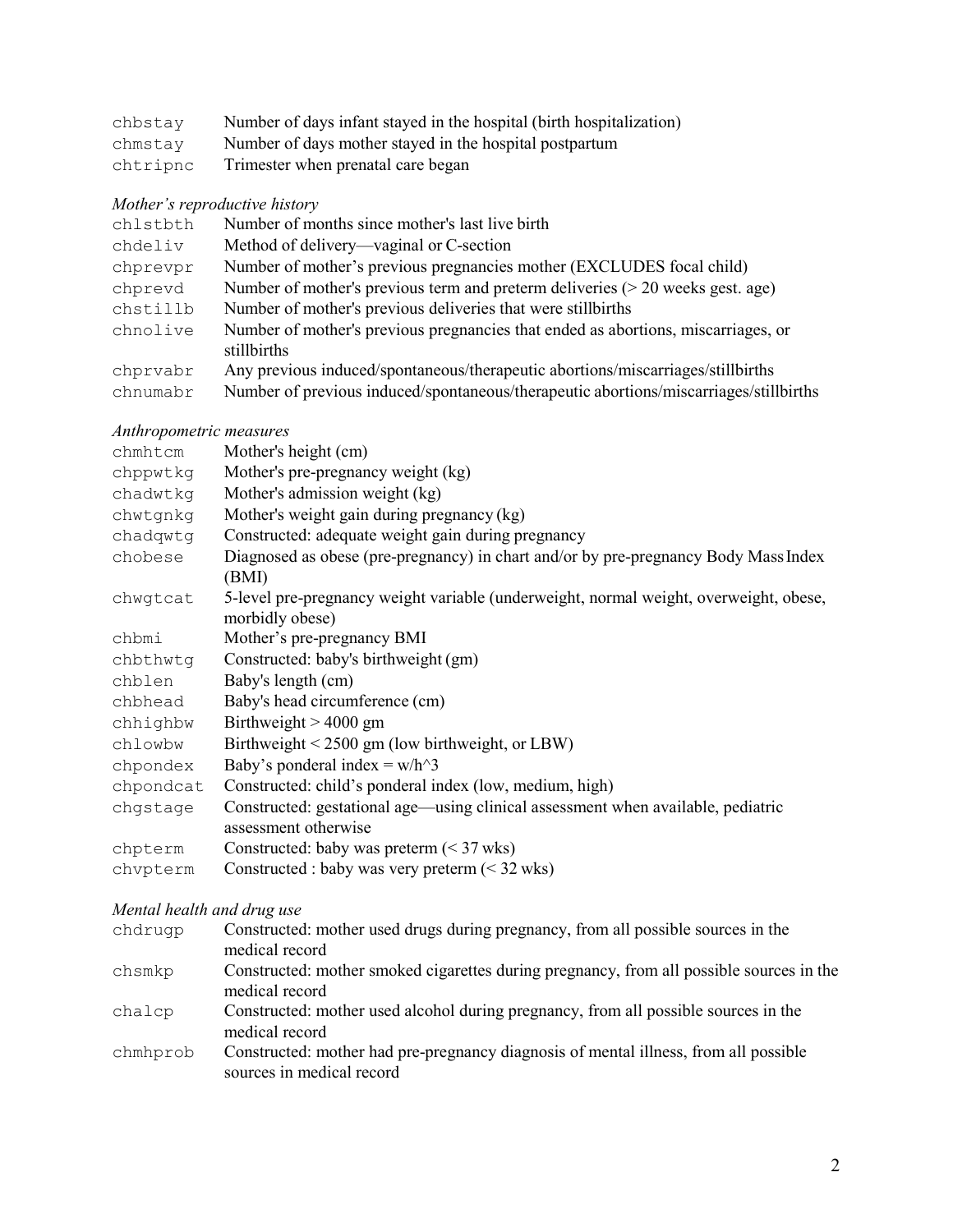#### *Abnormal infant health conditions* (variables chinfco1 through chinfco16)

The coding of infants' abnormal health conditions was conducted by an outside pediatric consultant, who was directed to glean information from all relevant sections of the medical record abstraction form, as well as from one-year maternal reports of child disability, to identify infant health conditions and to assign to all conditions a number between 1 and 16 according to the grid below. The rows in the grid indicate how likely it is, based on current medical knowledge, that the mother's prenatal behavior caused the condition. The columns indicate the severity of the condition (i.e., how disabling and longterm the condition is thought to be). Many infants had more than one condition, and are thus assigned multiple codes. Each of the variables chinfco1 through chinfco16 is a binary variable that is a yes (1) if the infant had a condition in the corresponding cell. For example, if chinfco5 has a value of 1, then the infant had a condition that would fall under cell 5. If chinfco5 has a value of 0, the infant lacked any conditions that fall under cell 5.

|                                                               | Severity     |                |                |         |
|---------------------------------------------------------------|--------------|----------------|----------------|---------|
|                                                               | High         | Medium         | Low            | Unknown |
| Not Behavior Related                                          | $\mathbf{1}$ | $\overline{2}$ | $\mathsf 3$    | 4       |
| Possibly Behavior Related                                     | 5            | $\,6$          | $\overline{7}$ | 8       |
| Likely Behavior Related                                       | $9\,$        | 10             | 11             | 12      |
| Not Enough Information<br>To Determine if Behavior<br>Related | 13           | 14             | 15             | 16      |

## **Coding Grid for Infant Health Conditions**